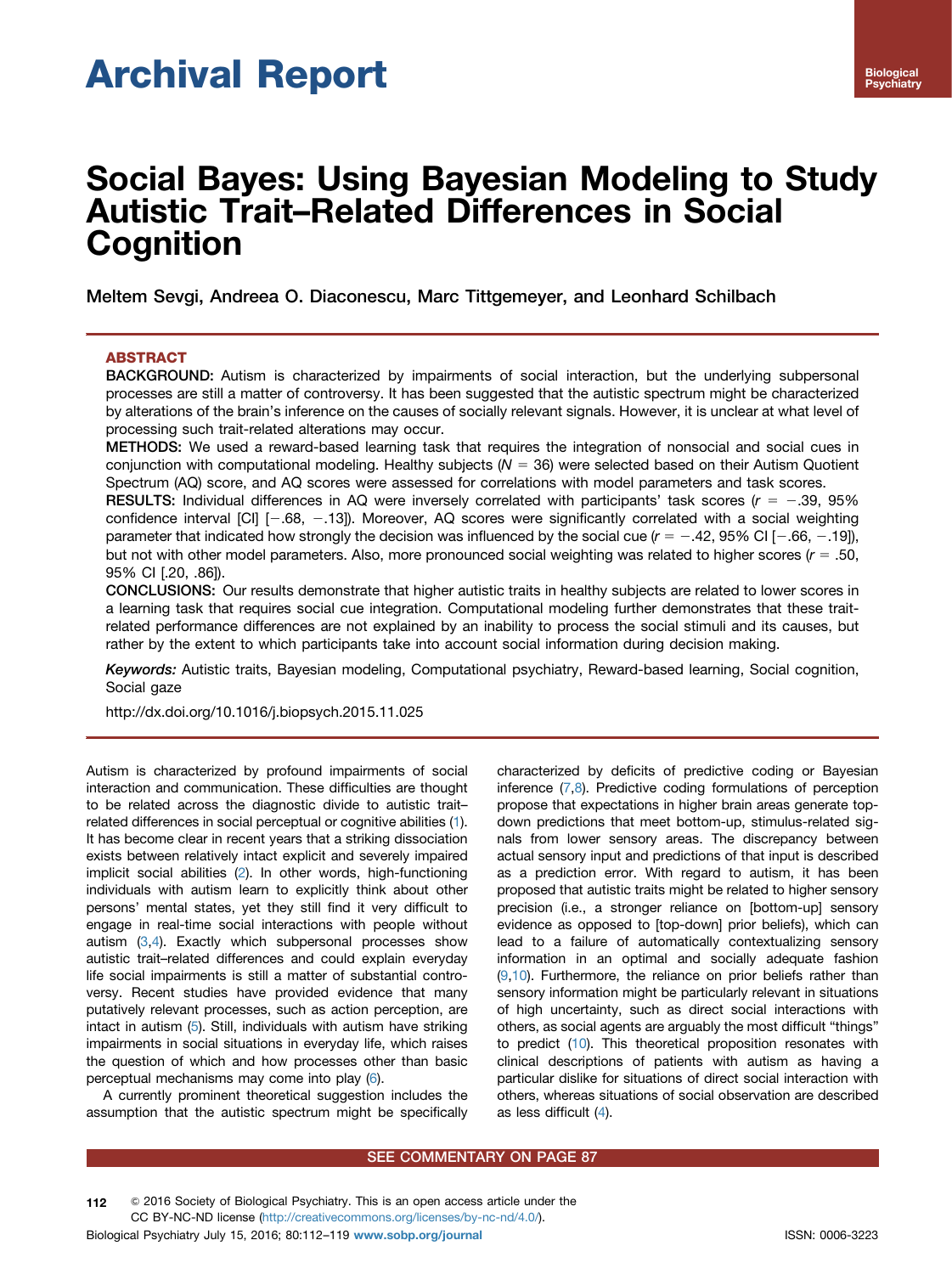In light of recent findings that demonstrate relatively intact perceptual processes in autism, it might be precisely the integration of bottom-up and top-down processes during social interactions and exploitation of social cues provided by others during decision making that could be particularly relevant to understanding the social impairments in autism. In other words, although autistic traits may not be associated with disturbances of basic perceptual and learning processes, it is conceivable that such traits may affect whether and to what extent social information influences decision making and what behavior is actually shown. From a predictive coding perspective, there are two possible pathologies. There could be deficits in predicting and inferring the mental states of others, or, alternatively, these inferences could be unable to influence behavior because they are afforded an impoverished weight or precision.

Recent progress in computational modeling has demonstrated that Bayesian models can be used to formally investigate perceptual and cognitive mechanisms that underlie social behavior when explicit social advice is provided to study participants ([11\)](#page-6-0). In particular, it has been shown that humans employ hierarchical generative models to make inferences about the changing intentions of others when attention is explicitly directed toward them and that they integrate estimates of advice accuracy (i.e., the correctness of the advice, which can be valid or misleading depending on the conflicting interests of the players) with nonsocial sources of information when making decisions. In Bayesian terms, this integration corresponds to an optimal weighting of prosocial and nonsocial cues in terms of their relative precision when making decisions.

In the present study, we build on this research by applying hierarchical Bayesian modeling to behavioral data from a novel version of a probabilistic learning paradigm. This paradigm included a social gaze cue about whose relevance no explicit information was provided in order to investigate autistic trait– related differences in the extent to which healthy individuals integrate and use this piece of social information during task performance. We hypothesized that autistic traits are related to differences in the extent to which individuals are influenced by social cues (i.e., their precision), rather than a general inability to process social cues and their putatively underlying mental states. On the behavioral level, this hypothesis should result in higher total task scores for individuals lower in autistic traits, as they should be more easily able to exploit the additional social information. In terms of the underlying cognitive processes, we hypothesized that this behavioral advantage might be subserved by differences in the effect that social information has on decision making, which would be inversely related to autistic traits. We further predicted that using the social cue should be more difficult under volatile conditions and differentially so for individuals with higher autistic traits.

## METHODS AND MATERIALS

#### **Participants**

In light of evidence suggesting that autistic traits are distributed as a continuum across the general population and are known to show identical etiology across the diagnostic divide ([1](#page-6-0)), we chose to study healthy participants based on their score on the German translation of the Autism Quotient Spectrum (AQ) questionnaire ([12](#page-6-0)). This experimental approach of studying autistic traits in neurotypical subjects makes it possible to make inferences about the etiology of autistic traits without potential confounds from various comorbid conditions often noted in patients with autistic spectrum disorders. To capture the extremes of the distribution and have a balanced proportion of participants with high and low AQ scores, 36 subjects were prescreened and invited to participate based on their AQ scores up to 25 (19 men; age range, 20–37 years; mean age 26.25 years). It has been shown that AQ has good discriminative validity at a threshold of 26 [\(13\)](#page-6-0). Participants did not have any history of neurologic and psychiatric disorders and were recruited by using a preexisting database of the Max Planck Institute for Metabolic Research comprising healthy native German volunteers. The distribution of AQ scores was as follows: range, 7–23; mean 15.72; SD 5.09. All participants gave informed consent before the beginning of the experiment.

#### Experimental Paradigm

The card game used in our study, which had been originally designed as two cards with associated winning probabilities ([14,15\)](#page-6-0), was combined with a face cue presented in the center of the screen [\(Figure 1A](#page-2-0)). The eye gaze direction of the face was manipulated to change during each trial and to be directed toward one of the cards before participants were allowed to make their choice. As a result, two things needed to be learned in the task: first, whether the reward is associated with the green card or the blue card; second, whether the gaze shift is directed toward the card that is rewarded. The probability of whether or not the face actually looked toward the winning card on a given trial (i.e., gaze accuracy) was systematically manipulated in accordance with a probabilistic schedule as well ([Supplement\)](#page-6-0). Both the card and the gaze accuracies were varied independently of one another ([Figure 1B,](#page-2-0) [C](#page-2-0)). The phases in which the trials have cues with unstable accuracy are referred to as volatile phases. In the first half of the experiment (trials 1–60), card accuracy was stable and high, whereas in the second half (trials 60–120), it followed a volatile phase. For the gaze accuracy, the volatile phase took place during trials 30–70. The probabilistic schedule for the gaze accuracy was reversed for half of the subjects to avoid block order effects. Positions of the cards (left or right) were determined randomly.

In the instructions, subjects were informed about the cards' having winning probabilities, which could change during the experiment and which were independent of the reward magnitude that was displayed on them. On each trial, there would be only one correct card, and if subjects chose the correct card, they would receive the score (random numbers between 1 and 9) that had been displayed on it. Subjects were instructed that they would earn an extra amount of money depending on their score at the end of the experiment. Finally, participants were informed about the presence of a face on the screen, which was explained by stating that it was supposed to make the visual display "more interesting." Participants did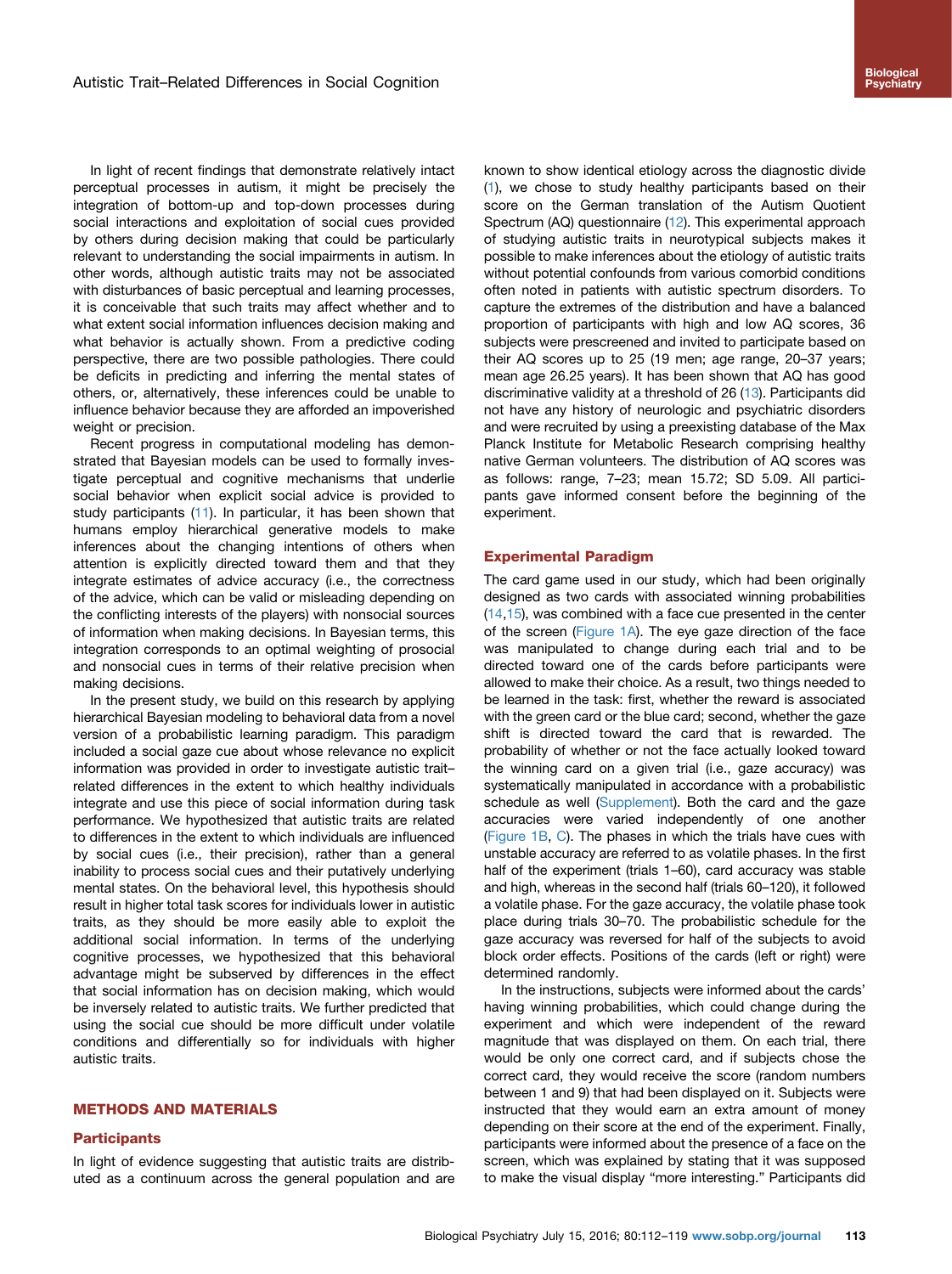<span id="page-2-0"></span>

Figure 1. The experimental design. (A) Subjects can make a choice once the lines on both cards disappear. If the choice is right on that trial, a green tick is displayed, and the reward value of the right card is added to the total score. If the choice is wrong, a red cross is displayed, and the score remains the same. Probability schedules: (B) probability of the blue card being correct (i.e., card accuracy) and (C) probability of the gaze showing the correct card (i.e., gaze accuracy).

not receive any other information about the face. After the experiment, subjects filled out a brief questionnaire.

# Perceptual and Response Models

The "observing the observer" approach provides a complete mapping from experimental stimuli to observed responses by inverting the perceptual model and the response model ([16](#page-6-0)). An extension of this approach is a generative model called hierarchical Gaussian filtering (HGF), which accounts for deterministic and probabilistic relationships between the environment and perceptual states [\(17\)](#page-6-0). We used a perceptualresponse model pair to infer subjects' beliefs about the stimuli. We modeled congruency of response with advice (i.e., the advice given by the social cue [the gaze]), using HGF combined with a response model as implemented by Diaconescu et al. [\(11\)](#page-6-0); [Figure 2](#page-3-0) is a graphic representation. This approach allows the estimation of hierarchically coupled hidden states that describe subjects' learning about the environmental statistics—the probability and the volatility of the card and gaze cues—based on their responses. These subjective beliefs are weighted by their precision to form the basis of a response model (of the observed behavior) as explained in detail subsequently. The [Supplement](#page-6-0) contains a detailed description of the perceptual models used here.

Precision Weighted Response Model. We applied the HGF to derive subject-specific accuracy and volatility estimates for card and gaze in a parallel manner. On a given trial,

t, subjects generated a combined belief,  $b^{(t)}$ , after weighting the posterior expectation of inferred card and gaze accuracies,  $\mu_{1,card}^{(t)}$  and  $\mu_{1,_gaze}^{(t)},$  to generate actions in the following manner:

$$
w_{gaze}^{(t)} = \frac{\zeta \pi_{1, gaze}^{(t)}}{\zeta \pi_{1, gaze}^{(t)} + \pi_{1, card}^{(t)}}, \quad w_{card}^{(t)} = \frac{\pi_{1, card}^{(t)}}{\zeta \pi_{1, gaze}^{(t)} + \pi_{1, card}^{(t)}} \quad (1)
$$

$$
b^{(t)} = w_{\text{gaze}}^{(t)} \mu_{1,\text{gaze}}^{(t)} + w_{\text{card}}^{(t)} \mu_{1,\text{card}}^{(t)} \tag{2}
$$

where  $w_{\text{gaze}}$  and  $w_{\text{card}}$  are effective precisions of gaze and card cues, ζ is the weight on the precision of inferred gaze accuracy or the additional bias toward the social cue, and  $\pi_{1,gaze}^{(t)}$  and  $\pi_{1,card}^{(t)}$  are precisions (inverse variances) at the first level for gaze and card accuracies, respectively. Because the first-level estimates are assumed to follow a Bernoulli distribution, one can calculate the precision at each trial by

$$
\pi_{1,gaze}^{(t)} = \frac{1}{\mu_{1,gaze}^{(t)} \left(1 - \mu_{1,gaze}^{(t)}\right)}, \quad \pi_{1,card}^{(t)} = \frac{1}{\mu_{1,card}^{(t)} \left(1 - \mu_{1,card}^{(t)}\right)}
$$
(3)

The probability of taking the gaze advice was assumed to be a unit square sigmoid function:

$$
p(y^{(t)} = 1|b^{(t)}) = (b^{(t)})^{\beta}/((b^{(t)})^{\beta} + (1-b^{(t)})^{\beta})
$$
 (4)

where  $\beta$  is a function of the third-level volatility estimate or  $\mu_3$ :

$$
\beta = \exp\left(-\mu_{3, \text{gaze}}^{(t)}\right) + \exp(-\mu_{3, \text{card}}^{(t)})
$$
 (5)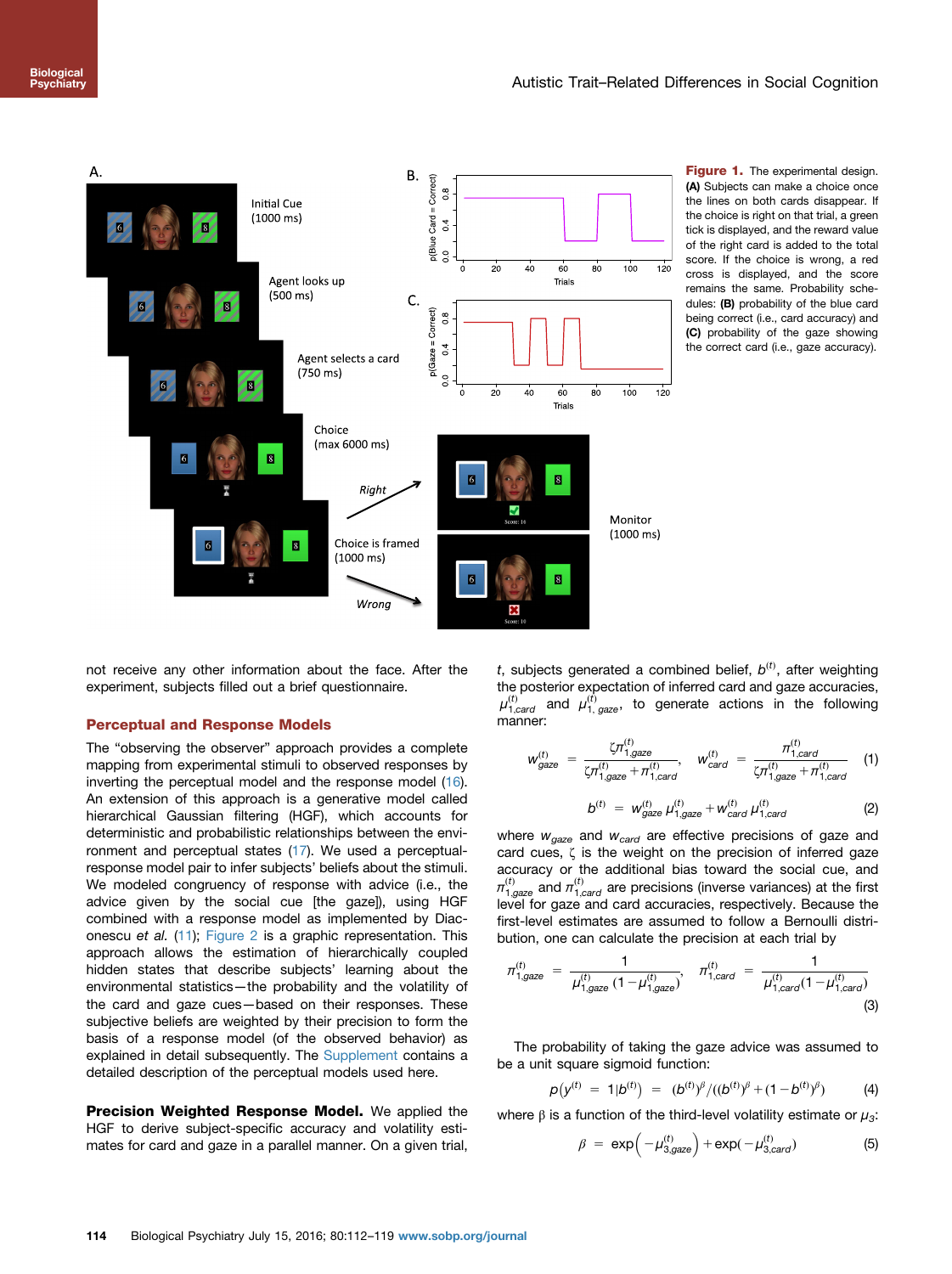<span id="page-3-0"></span>

Figure 2. Graphic depiction of two parallel learning systems that were assumed to influence the choice behavior. For any trial t,  $x_3^{(t)}$  follows a Gaussian random walk such that  $\rho\Bigl(\,x_3^{(t)}\Bigr)\,\sim\,{\cal N}\Bigl(\,x_3^{(t-1)},\,\theta\Bigr).$  The first level state variable,  $x_1^{(t)}$ , is the accuracy at that trial and is a sigmoid transform of the second level state variable,  $x_2^{(t)}$ , which also follows a Gaussian distribution:  $\mathcal{N}\Big(\mathsf{x}_2^{(t-1)},\ \mathsf{exp}\Big(\mathsf{x}\mathsf{x}_3^{(t)}+\omega\Big)\Big)$ , where the variance term includes two parameters:  $ω$  is the fixed component of the step size variance, and  $κ$  accounts for the coupling between the third and the second levels. The response model parameter ζ represents the weight on the precision of the inferred gaze accuracy.

Parameter Estimation. HGF is a generative model of the hidden states causing the sensory inputs. Maximum a posteriori estimates of the parameters are obtained using an approximate variational Bayesian scheme. It can be downloaded as a part of the TAPAS software collection [\(http://www.](http://www.translationalneuromodeling.org/tapas/) [translationalneuromodeling.org/tapas/](http://www.translationalneuromodeling.org/tapas/)). The update equations take the form of precision-weighted prediction errors following a form similar to an extended Kalman filter and are hence analytically trackable. Beliefs at every level in the hierarchy are updated with a step size equivalent to the prediction error times a ratio of precisions (precision of the data in the numerator and precision of the prediction in the denominator). For details of the updated equations and the variational Bayesian inversion scheme, see Mathys et al. ([17\)](#page-6-0) and Daunizeau et al. ([16](#page-6-0)). All parameters ( $\theta_{\text{gaze}}$ , θ<sub>card</sub>, κ<sub>gaze</sub>, κ<sub>card</sub>,  $ω<sub>gaze</sub>$ ,  $ω<sub>card</sub>$ , ζ) and state variables were estimated for each subject by using a quasi-Newton minimization algorithm as implemented in HGF version 3 running on MATLAB 7.12 (The MathWorks, Inc., Natick, Massachusetts).

Given that we assumed the autistic spectrum to be characterized by differences in the extent to which individuals weight social information rather than an inability to process social information, we predicted that autistic traits (as measured by AQ scores) would be associated with the degree to which individuals weight the gaze cue while making decisions.

More precisely, the model parameter  $\zeta$  was expected to be negatively correlated with AQ scores. Therefore, a large value of ζ signals that a participant preferentially bases his or her decisions on the social advice (i.e., the gaze cue) compared with other cues during decision making. To test the association of autistic traits with the extent of processing and weighting the gaze cue, we applied a multivariate regression analysis on the AQ scores by using the model parameters of the winning model as predictors (see later for model space). Because the parameter  $\zeta$  is estimated in log space, we included it in the regression in log space as well. We performed all correlations with bootstrapping (2000 bootstraps) and 95% confidence intervals (CIs). To demonstrate the specificity of the significant predictors to the AQ scores, we performed a full model analysis including the following other variables: sex, age, systemizing quotient, empathy

In addition to this original model (model 1), we included a second model to test if the subjects did not take the gaze accuracy into account when making decisions (model 2). A third model that includes a perceptual model with fixed parameters paired with a decision noise response model was also included (model 3) [\(Supplement\)](#page-6-0).

#### Other Behavioral Measures

quotient, and IQ (verbal) scores (Table 1).

We assessed the relationship between AQ scores and individual total task scores as the ability to exploit the additional social information to contribute to task performance. It is possible that the volatility of the input structure may influence subjects' inference about the advice validity and subsequent decision to take the advice into account that would influence the scores obtained. The influence of probability (high vs. low) and volatility (stable vs. volatile) of the gaze cue on the performance was evaluated and compared between two AQ groups, which were obtained using a median split procedure (median  $AQ = 15$ ). The association between autistic traits and advice-taking behavior on volatile low-probability gaze cue trials was evaluated separately by means of correlation analyses.

# RESULTS

#### Model Comparison

The model selection is based on the model evidence, which is a principled measure of the balance between model fit and model complexity ([18\)](#page-6-0). Model comparison was in favor of model 1 (exceedance probability of .9408), suggesting that a hierarchical Bayesian model in which participants weighted both social and reward-related information best described subjects' responses. The exceedance probabilities for model 2

#### Table 1. Descriptive Data of Participants

| AQ Group | Subiects<br>No. | Sex, M/F | Years<br>Age,    | ΑQ                       | SQ               | EQ                 | (Verbal)<br>IQ |
|----------|-----------------|----------|------------------|--------------------------|------------------|--------------------|----------------|
| High AQ  | O               | 9/9      | 25.5 $\pm$       | 20.4<br>-<br>. . 5       | $+ 2$            | $.1 \pm 2.1$<br>41 | 101.9<br>± 2.1 |
| Low AQ   | 18              | 10/8     | <b>Selection</b> | -<br>$\overline{a}$<br>∸ | 23.9<br>$\pm$ 2. | $44.3 \pm 2.6$     | ± 2.7<br>103.2 |

Data are given as n or mean  $+$  SEM.

AQ, Autism Quotient Spectrum; EQ, empathy quotient; F, female; M, male; SQ, systemizing quotient.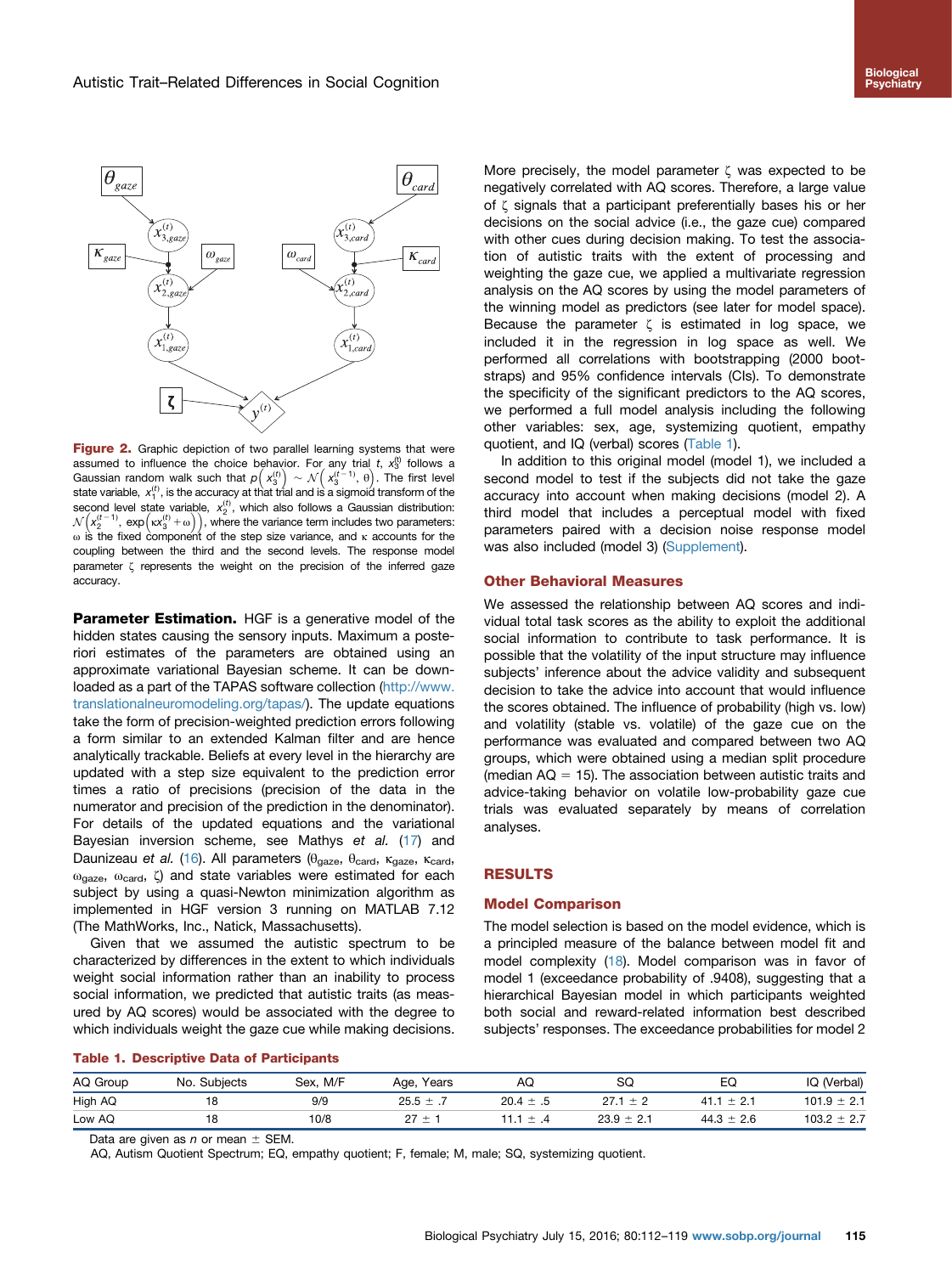<span id="page-4-0"></span>

Figure 3. Relationship of total scores, Autism Quotient Spectrum (AQ) and ζ. (Left panel) Negative correlation between ζ parameter and AQ traits (r = -.42, 95% confidence interval [CI]  $[-.66, -.19]$ . (Middle panel) Negative relationship between subjects' AQ traits and their score at the end of the task ( $r = -.36$ , 95% CI [ $-$ .68,  $-$ .13]). (Right panel) Positive correlation between total score and ζ parameter (r = .5, 95% CI [.20, .86]).

and model 3 were .0384 and .0208, respectively. We also evaluated performance of the three models with balanced accuracy. We observed a balanced accuracy of .61 for model 1, the winning model; .54 for model 2; and .58 for model 3, further corroborating our findings.

# Model Parameters as Predictors of AQ Scores

A multivariate regression was conducted to investigate an assumed relationship of gaze-cue related model parameters ( $\theta$ <sub>gaze</sub>, κ<sub>gaze</sub>, ω<sub>gaze</sub>, ζ) of the winning model and AQ scores. The analysis shows that ζ values (i.e., weighting the gaze) did significantly predict the AQ scores ( $\beta$  = -1.60,  $t_{31}$  = -2.77,  $p = .0095$ ). Other parameters  $-\theta_{\text{gaze}}$  ( $\beta = 12.37$ , not significant),  $\kappa_{\text{gaze}}$  ( $\beta = -.66$ , not significant), and  $\omega_{\text{gaze}}$  ( $\beta = -.18$ , not significant)—were not significant predictors ( $F_{4,31}$  = 2.02,

 $R^2$  = .21). Because negative coefficients in the multivariate regression analysis do not mean that there actually is a negative correlation between the response and the predictor, we investigated the direction of the association between AQ scores and the advice weighting parameter ζ by performing a correlation analysis (Figure 3, left panel). The Pearson correlation coefficient between  $\zeta$  and AQ scores was  $-.42$  (95% CI  $[-.66, -.19]$ ).

To address the specificity of ζ to AQ scores, we performed a full model: a multivariate regression analysis including explanatory variables of AQ, IQ, systemizing quotient, empathy quotient, age, and sex was used to predict the social gaze weighting parameter (ζ). The analysis shows that only AQ scores significantly predicted the parameter  $\zeta$  ( $\beta = -0.11$ ,  $t_{31} =$ -2.18,  $p = .037$ ). The other descriptive scores-IQ ( $\beta = .02$ ,



Figure 4. Influence of structure of the environment on the behavior. (A) Scores obtained by high and low Autism Quotient Spectrum (AQ) groups in different phases of the experiment based on the features of the gaze cue (high  $\times$  low gaze accuracy and stable  $\times$  volatile periods of gaze accuracy). (B) Difference is significant ( $p = .034$ ) in the volatile low accuracy phase (circled area). (C) During the same phase, the number of trials in which the subjects took the advice (i.e., chose the card that is indicated by the highly misleading gaze) was correlated with AQ traits  $(r = .52, 95\%$  confidence interval [.29, .75]).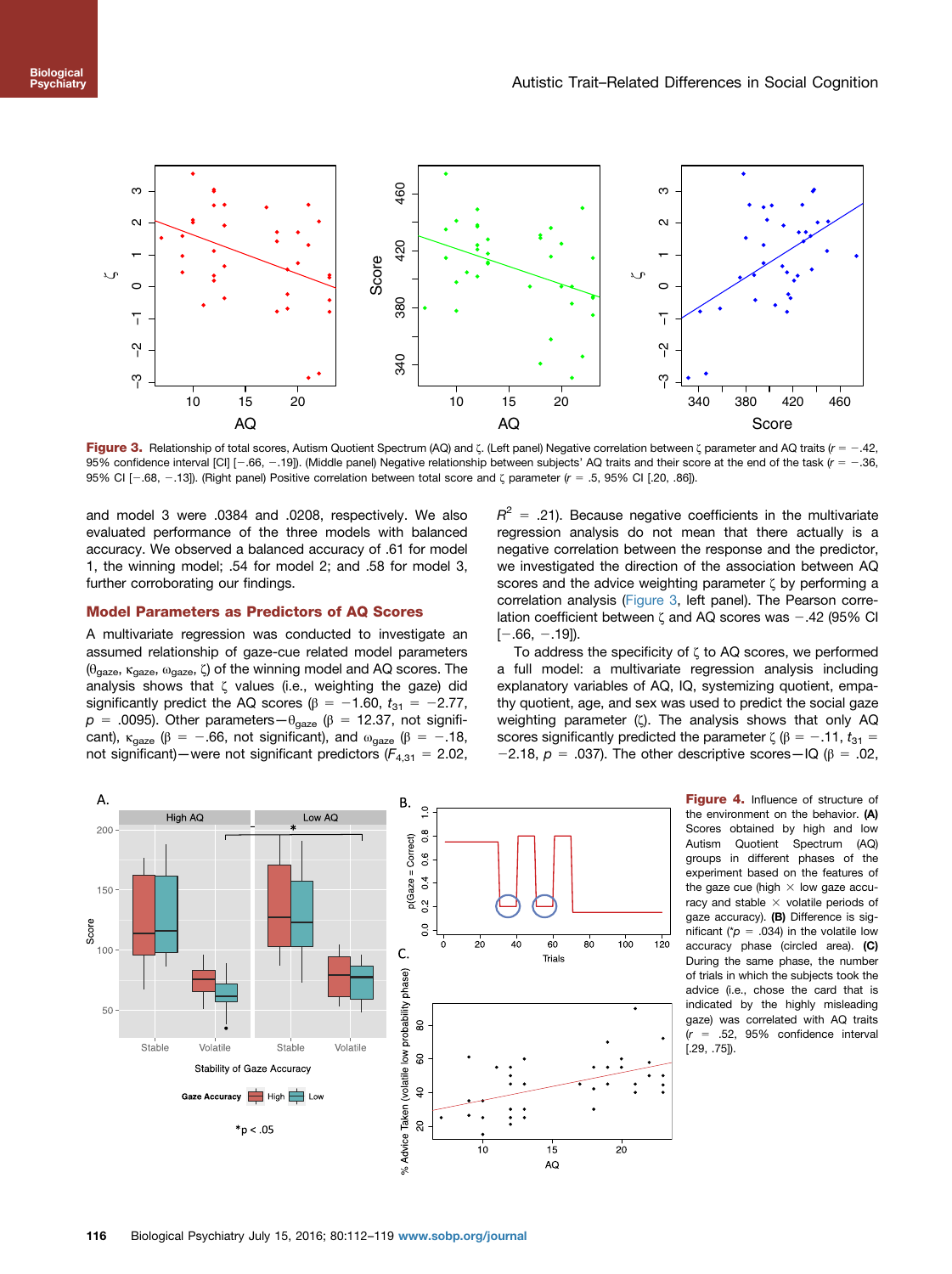not significant), empathy quotient ( $β = -.02$ , not significant), systemizing quotient ( $\beta = .003$ , not significant), age ( $\beta = .09$ , not significant), and sex ( $\beta_{male} = .46$ , not significant) — were not significant predictors ( $F_{6,29} = 1.814$ ,  $R^2 = .27$ ).

# Relationship of Total Scores, AQ, and ζ

Individual differences in AQ scores were significantly correlated with participants' total scores ( $r = -.39, 95\%$  CI [-.68, -.13]) ([Figure 3,](#page-4-0) middle panel). Also, a relationship between total scores and ζ was observed such that a more pronounced weighting of advice was related to higher total scores ( $r = .50$ , 95% CI [.20, .86]) [\(Figure 3](#page-4-0), right panel).

# Association Between AQ Scores and the Utility of Misleading Advice in a Volatile Environment

[Figure 4A](#page-4-0) illustrates the performance in each phase of the gaze accuracy. As expected, when the gaze accuracy is volatile, it is difficult to learn—hence yielding lower scores. Moreover, we observed a significant difference between two groups during the volatile low probability phase (Welch's t test  $[t_{33} = 2.21, p = .034]$ . These phases are highlighted with circles in [Figure 4B](#page-4-0). Similarly, AQ correlated with the number of trials where the subjects took the advice  $(r = .52, 95\% \text{ CI}$  [.29, .75) in the same phase (Figure  $4C$ ). Therefore, even during the volatile phases of the experiment, the low AQ group was able to take advantage of misleading advice by avoiding it.

# **DISCUSSION**

In this study, we applied hierarchical Bayesian modeling to investigate autistic trait–related differences in the extent to which healthy individuals integrate and make use of gaze cues in a probabilistic reward learning task. For optimal performance, our task required following both the card and the gaze cues and combining these two sources of information, even though instructions provided very little information about the nature and relevance of the gaze cues, in contrast to other studies using explicit forms of social advice [\(11,14](#page-6-0)). As expected, our results demonstrate an inverse relationship between autistic traits and total task scores obtained by study participants, such that individuals higher in autistic traits obtained lower total task scores.

To provide a mechanistic explanation for such autistic trait– related differences in performance, we applied computational modeling to the behavioral data. We were interested to model perceptual as well as higher-order processing of both card and gaze cues and, in particular, their relationship to action selection (i.e., the extent to which individuals were actually biased by the social information provided on a trial-by-trial basis). Results of our computational analyses demonstrate striking evidence for autistic trait–related differences, such that individuals lower in autistic traits are influenced more by the gaze cue, as indicated by a negative relationship between the response model parameter ζ and autistic traits. Our results also show a positive relationship between ζ and the total individual scores obtained in the experiment, which indicates that reliance on the social information was actually what was helping subjects lower in autistic traits to obtain higher scores. Furthermore, our results indicate that individuals high in

autistic traits had particular difficulties using the social advice under volatile conditions.

By providing these striking new insights into autistic trait– related differences in social cognition, we believe that our study is most relevant to current discussions concerned with mechanistic explanations of autism. Predictive coding theories have reconstructed autism in terms of high-level attenuated precisions relative to sensory precision ([9](#page-6-0)), which results in an enhanced weighting of prediction errors ([10](#page-6-0)) and a loss of the selective force when processing a context with multiple cues ([19](#page-6-0)). In the present study, Bayesian models provide an important avenue [\(7\)](#page-6-0) that can help identify whether autistic trait–associated alterations lie in the reliance on prior knowledge or the optimal update of prior information during learning. In our Bayesian formulation, we addressed this issue by assessing possible relationships of perceptual and response model parameters with autistic traits. However, no relationship between the perceptual model parameters and these traits was found, which is suggestive of an intact inference machinery. However, the response model parameter ζ, which constitutes the weight on the precision of inferred gaze probability, reflected that participants who scored higher on the autism questionnaire could not take advantage of the learned precision estimates of the social cue when mapping representations to beliefs. Taken together, these results suggest that the mechanisms of estimating the precision of social information do not differ, but that the application of new, updated priors depends on the level of autistic traits. These findings appear consistent with a recent suggestion by Palmer et al. [\(20](#page-6-0)), who proposed that autism may not impair the ability to process social information per se, but rather lead to differences in how the relevant representations are weighted for action selection.

In light of other propositions, which hold that autistic trait– related impairments of social cognition may be particularly relevant in complex and unpredictable situations ([19](#page-6-0)), we further investigated whether autistic traits were also related to task performance during phases of the experiment, which included volatile and misleading gaze cues. Our data show that this particularly unstable environment made it more difficult for subjects with higher autistic traits to use the social cue while making decisions. This kind of influence of volatility on behavior parallels results from previous studies, which report that an unpredictable context makes it more difficult for individuals with autism to use social cues in an appropriate way [\(21\)](#page-6-0). Therefore, our finding can be seen as evidence for difficulties in contextualizing social cues in light of high uncertainty.

To the best of our knowledge, our study is the first to use a hierarchical Bayesian model in the context of autistic traits. The modeling approach that we implemented here is a promising method for capturing individual differences in the learning and integration of social information. Given the heterogeneity of the population, this could be particularly useful for identifying subgroups that may map onto distinct mechanisms of impaired social interaction in autism. The "observing the observer" approach has been demonstrated to be useful for inference in hidden states and parameters that shape interindividual differences in learning [\(22\)](#page-6-0). Hierarchical Bayesian models of learning such as the HGF linked to action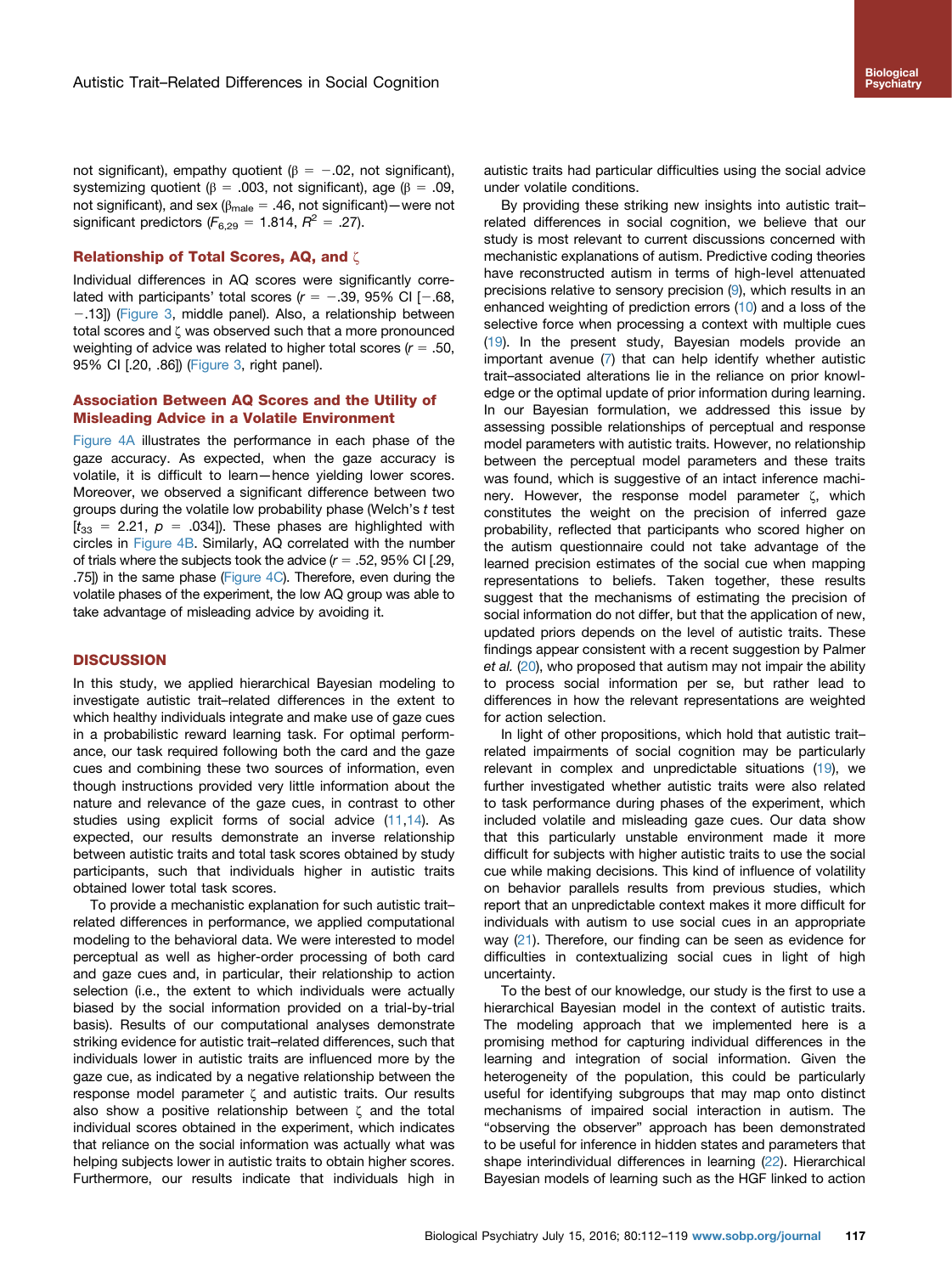<span id="page-6-0"></span>selection have been implemented in several different learning contexts (11,23,24). Our results indicate that Bayesian models may be particularly powerful in providing mechanistic explanations of social difficulties, which are particularly relevant to an understanding of psychiatric disorders (4,[25,26\)](#page-7-0). Advances in computational psychiatry [\(27](#page-7-0)–30) and studies such as this one could contribute to mechanistic formulations of psychopathology.

We cannot rule out intact precision-weighted prediction error processing in patients with autism, as our sample comprised healthy subjects. Also, one can speculate that in a sample comprising patients with autism, impaired inference about the social cue in addition to the reduced reliance on it could be observed. Therefore, future research should include testing patients with a formal diagnosis of autism to explore whether the observed differences hold across the entire spectrum. Furthermore, the experimental paradigm introduced here and our analytic approach could be used together with neuroimaging to investigate which activity and connectivity profiles in brain regions relevant for social cognition underlie the observed autistic trait–related behavioral differences.

In conclusion, taken together, the results of our study demonstrate autistic trait–related behavioral differences in a task that requires the integration of nonsocial and social information. Using hierarchical Bayesian modeling, we show that these performance differences are not subserved by impairments of basic perceptual and learning processes, which is consistent with recent findings in autism (5), but are rather related to the extent to which individuals are actually influenced by the social information during decision making. In other words, autistic traits may not impair the ability to process social information per se, but rather by a low weighting or precision of social cues during decision making.

#### ACKNOWLEDGMENTS AND DISCLOSURES

This work was supported by the German Research Foundation Clinical Research Group 219 (MT) and Transregional Collaborative Research Center 134 (MT, LS) and the Max Planck Society (MS, LS).

The authors gratefully acknowledge Christoph Mathy's help and support during this project.

The authors report no biomedical financial interests or potential conflicts of interest.

## ARTICLE INFORMATION

From the Max Planck Institute for Metabolism Research (MS, MT), Cologne, Germany; Translational Neuromodeling Unit (AOD), University of Zürich and ETH Zürich, Zurich, Switzerland; Max Planck Institute of Psychiatry (LS), Munich; and Department of Psychiatry (LS), University Hospital Cologne, Cologne, Germany.

Address correspondence to Leonhard Schilbach, M.D., Max Planck Institute of Psychiatry, Kraepelinstrasse 2-10, Munich 80804, Germany; E-mail: leonhard\_schilbach@psych.mpg.de.

Received Jul 17, 2015; revised Nov 11, 2015; accepted Nov 30, 2015. Supplementary material cited in this article is available online at

[http://dx.doi.org/10.1016/j.biopsych.2015.11.025](dx.doi.org/10.1016/j.biopsych.2015.11.025).

#### **REFERENCES**

1. [Robinson EB, Koenen KC, McCormick MC, Munir K, Hallett V, Happe](http://refhub.elsevier.com/S0006-3223(15)01035-5/sbref1) F, et al[. \(2011\): Evidence that autistic traits show the same etiology in](http://refhub.elsevier.com/S0006-3223(15)01035-5/sbref1) [the general population and at the quantitative extremes \(5%, 2.5%,](http://refhub.elsevier.com/S0006-3223(15)01035-5/sbref1) [and 1%\). Arch Gen Psychiatry 68:1113](http://refhub.elsevier.com/S0006-3223(15)01035-5/sbref1)–1121.

- 2. [Senju A, Southgate V, White S, Frith U \(2009\): Mindblind eyes: An](http://refhub.elsevier.com/S0006-3223(15)01035-5/sbref2) [absence of spontaneous theory of mind in Asperger syndrome.](http://refhub.elsevier.com/S0006-3223(15)01035-5/sbref2) [Science 325:883](http://refhub.elsevier.com/S0006-3223(15)01035-5/sbref2)–885.
- 3. [Schilbach L, Eickhoff SB, Cieslik EC, Kuzmanovic B, Vogeley K \(2012\):](http://refhub.elsevier.com/S0006-3223(15)01035-5/sbref3) [Shall we do this together? Social gaze in](http://refhub.elsevier.com/S0006-3223(15)01035-5/sbref3)fluences action control in a [comparison group, but not in individuals with high-functioning autism.](http://refhub.elsevier.com/S0006-3223(15)01035-5/sbref3) [Autism 16:151](http://refhub.elsevier.com/S0006-3223(15)01035-5/sbref3)–162.
- 4. [Schilbach L, Timmermans B, Reddy V, Costall A, Bente G, Schlicht T,](http://refhub.elsevier.com/S0006-3223(15)01035-5/sbref4) et al[. \(2013\): Toward a second-person neuroscience. Behav Brain Sci](http://refhub.elsevier.com/S0006-3223(15)01035-5/sbref4) [36:393](http://refhub.elsevier.com/S0006-3223(15)01035-5/sbref4)–414.
- 5. [Cusack JP, Williams JH, Neri P \(2015\): Action perception is intact in](http://refhub.elsevier.com/S0006-3223(15)01035-5/sbref5) [autism spectrum disorder. J Neurosci 35:1849](http://refhub.elsevier.com/S0006-3223(15)01035-5/sbref5)–1857.
- 6. Hamilton AF (2013): Refl[ecting on the mirror neuron system in autism:](http://refhub.elsevier.com/S0006-3223(15)01035-5/sbref6) [A systematic review of current theories. Dev Cogn Neurosci 3:91](http://refhub.elsevier.com/S0006-3223(15)01035-5/sbref6)–105.
- 7. [Pellicano E, Burr D \(2012\): When the world becomes](http://refhub.elsevier.com/S0006-3223(15)01035-5/sbref7) "too real": A [Bayesian explanation of autistic perception. Trends Cogn Sci 16:](http://refhub.elsevier.com/S0006-3223(15)01035-5/sbref7) 504–[510.](http://refhub.elsevier.com/S0006-3223(15)01035-5/sbref7)
- 8. [Sinha P, Kjelgaard MM, Gandhi TK, Tsourides K, Cardinaux AL,](http://refhub.elsevier.com/S0006-3223(15)01035-5/sbref8) Pantazis D, et al[. \(2014\): Autism as a disorder of prediction. Proc Natl](http://refhub.elsevier.com/S0006-3223(15)01035-5/sbref8) [Acad Sci U S A 111:15220](http://refhub.elsevier.com/S0006-3223(15)01035-5/sbref8)–15225.
- 9. [Friston KJ, Lawson R, Frith CD \(2013\): On hyperpriors and hypopriors:](http://refhub.elsevier.com/S0006-3223(15)01035-5/sbref9) [Comment on Pellicano and Burr. Trends Cogn Sci 17:1.](http://refhub.elsevier.com/S0006-3223(15)01035-5/sbref9)
- 10. [Lawson RP, Rees G, Friston KJ \(2014\): An aberrant precision account](http://refhub.elsevier.com/S0006-3223(15)01035-5/sbref10) [of autism. Front Hum Neurosci 8:302.](http://refhub.elsevier.com/S0006-3223(15)01035-5/sbref10)
- 11. [Diaconescu AO, Mathys C, Weber LA, Daunizeau J, Kasper L,](http://refhub.elsevier.com/S0006-3223(15)01035-5/sbref11) Lomakina EI, et al[. \(2014\): Inferring on the intentions of others by](http://refhub.elsevier.com/S0006-3223(15)01035-5/sbref11) [hierarchical Bayesian learning. PLoS Comput Biol 10:e1003810.](http://refhub.elsevier.com/S0006-3223(15)01035-5/sbref11)
- 12. [Baron-Cohen S, Wheelwright S, Skinner R, Martin J, Clubley E \(2001\):](http://refhub.elsevier.com/S0006-3223(15)01035-5/sbref12) [The autism-spectrum quotient \(AQ\): Evidence from Asperger syn](http://refhub.elsevier.com/S0006-3223(15)01035-5/sbref12)[drome/high-functioning autism, males and females, scientists and](http://refhub.elsevier.com/S0006-3223(15)01035-5/sbref12) [mathematicians. J Autism Dev Disord 31:5](http://refhub.elsevier.com/S0006-3223(15)01035-5/sbref12)–17.
- 13. [Woodbury-Smith MR, Robinson J, Wheelwright S, Baron-Cohen S](http://refhub.elsevier.com/S0006-3223(15)01035-5/sbref13) [\(2005\): Screening adults for Asperger syndrome using the AQ: A](http://refhub.elsevier.com/S0006-3223(15)01035-5/sbref13) [preliminary study of its diagnostic validity in clinical practice. J Autism](http://refhub.elsevier.com/S0006-3223(15)01035-5/sbref13) [Dev Disord 35:331](http://refhub.elsevier.com/S0006-3223(15)01035-5/sbref13)–335.
- 14. [Behrens TE, Hunt LT, Woolrich MW, Rushworth MF \(2008\): Associa](http://refhub.elsevier.com/S0006-3223(15)01035-5/sbref14)[tive learning of social value. Nature 456:245](http://refhub.elsevier.com/S0006-3223(15)01035-5/sbref14)–249.
- 15. [Behrens TE, Woolrich MW, Walton ME, Rushworth MF \(2007\):](http://refhub.elsevier.com/S0006-3223(15)01035-5/sbref15) [Learning the value of information in an uncertain world. Nat Neurosci](http://refhub.elsevier.com/S0006-3223(15)01035-5/sbref15) [10:1214](http://refhub.elsevier.com/S0006-3223(15)01035-5/sbref15)–1221.
- 16. [Daunizeau J, den Ouden HE, Pessiglione M, Kiebel SJ, Stephan KE,](http://refhub.elsevier.com/S0006-3223(15)01035-5/sbref16) [Friston KJ \(2010\): Observing the observer \(I\): Meta-bayesian models](http://refhub.elsevier.com/S0006-3223(15)01035-5/sbref16) [of learning and decision-making. PLoS One 5:e15554.](http://refhub.elsevier.com/S0006-3223(15)01035-5/sbref16)
- 17. [Mathys C, Daunizeau J, Friston KJ, Stephan KE \(2011\): A bayesian](http://refhub.elsevier.com/S0006-3223(15)01035-5/sbref17) [foundation for individual learning under uncertainty. Front Hum](http://refhub.elsevier.com/S0006-3223(15)01035-5/sbref17) [Neurosci 5:39.](http://refhub.elsevier.com/S0006-3223(15)01035-5/sbref17)
- 18. [Friston K, Mattout J, Trujillo-Barreto N, Ashburner J, Penny W \(2007\):](http://refhub.elsevier.com/S0006-3223(15)01035-5/sbref18) [Variational free energy and the Laplace approximation. Neuroimage](http://refhub.elsevier.com/S0006-3223(15)01035-5/sbref18) [34:220](http://refhub.elsevier.com/S0006-3223(15)01035-5/sbref18)–234.
- 19. [Van de Cruys S, Evers K, Van der Hallen R, Van Eylen L, Boets B, de-](http://refhub.elsevier.com/S0006-3223(15)01035-5/sbref19)Wit L, et al[. \(2014\): Precise minds in uncertain worlds: Predictive](http://refhub.elsevier.com/S0006-3223(15)01035-5/sbref19) [coding in autism. Psychol Rev 121:649](http://refhub.elsevier.com/S0006-3223(15)01035-5/sbref19)–675.
- 20. [Palmer CJ, Seth AK, Hohwy J \(2015\): The felt presence of other](http://refhub.elsevier.com/S0006-3223(15)01035-5/sbref20) [minds: Predictive processing, counterfactual predictions, and mental](http://refhub.elsevier.com/S0006-3223(15)01035-5/sbref20)[ising in autism. Conscious Cogn 36:376](http://refhub.elsevier.com/S0006-3223(15)01035-5/sbref20)–389.
- 21. [Robic S, Sonie S, Fonlupt P, Henaff MA, Touil N, Coricelli G,](http://refhub.elsevier.com/S0006-3223(15)01035-5/sbref21) et al. [\(2014\): Decision-making in a changing world: A study in autism](http://refhub.elsevier.com/S0006-3223(15)01035-5/sbref21) [spectrum disorders. J Autism Dev Disord 45:1603](http://refhub.elsevier.com/S0006-3223(15)01035-5/sbref21)–1613.
- 22. [Daunizeau J, den Ouden HE, Pessiglione M, Kiebel SJ, Friston KJ,](http://refhub.elsevier.com/S0006-3223(15)01035-5/sbref22) [Stephan KE \(2010\): Observing the observer \(II\): Deciding when to](http://refhub.elsevier.com/S0006-3223(15)01035-5/sbref22) [decide. PLoS One 5:e15555.](http://refhub.elsevier.com/S0006-3223(15)01035-5/sbref22)
- 23. [Iglesias S, Mathys C, Brodersen KH, Kasper L, Piccirelli M, den Ouden](http://refhub.elsevier.com/S0006-3223(15)01035-5/sbref23) HE, et al[. \(2013\): Hierarchical prediction errors in midbrain and basal](http://refhub.elsevier.com/S0006-3223(15)01035-5/sbref23) [forebrain during sensory learning. Neuron 80:519](http://refhub.elsevier.com/S0006-3223(15)01035-5/sbref23)–530.
- 24. [Paliwal S, Petzschner FH, Schmitz AK, Tittgemeyer M, Stephan KE](http://refhub.elsevier.com/S0006-3223(15)01035-5/sbref24) [\(2014\): A model-based analysis of impulsivity using a slot-machine](http://refhub.elsevier.com/S0006-3223(15)01035-5/sbref24) [gambling paradigm. Front Hum Neurosci 8:428.](http://refhub.elsevier.com/S0006-3223(15)01035-5/sbref24)